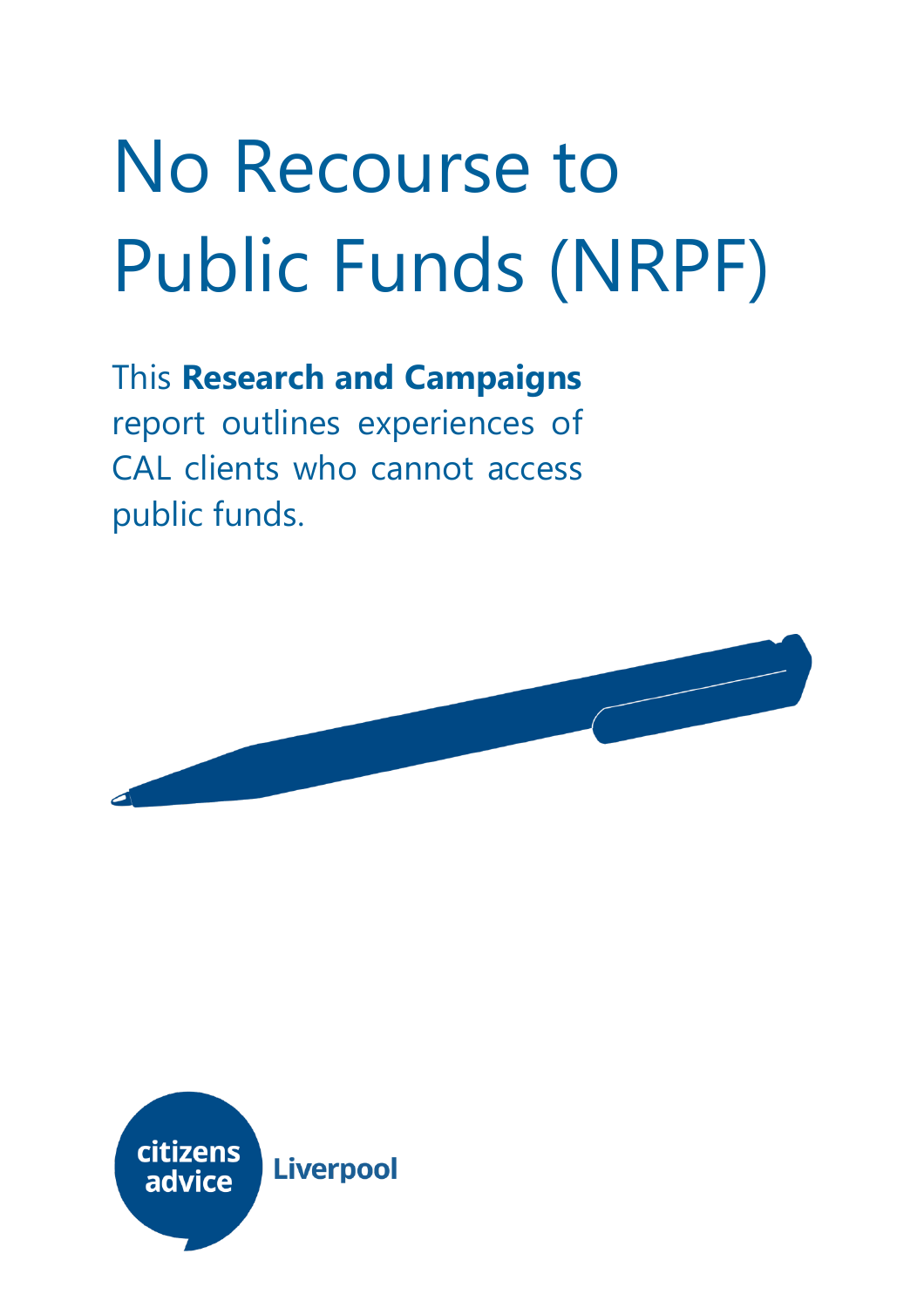### **Contents**

| People with no leave to remain in the UK or who cannot prove rights 4       |  |
|-----------------------------------------------------------------------------|--|
|                                                                             |  |
|                                                                             |  |
|                                                                             |  |
| How has the Covid19 crisis affected people without these rights?  10        |  |
|                                                                             |  |
|                                                                             |  |
| No Recourse to Public Funds (NRPF) - Covid19 bereaved spouse of British     |  |
| No Recourse to Public Funds (NRPF) - bereaved spouse but no spouse visa  15 |  |
| No Recourse to Public Funds - Leave to Remain on Human Rights grounds  15   |  |
|                                                                             |  |
|                                                                             |  |
| No current Leave to Remain - appeal pending on Human rights application  17 |  |
|                                                                             |  |
| EEA national – failing to register as unemployed after redundancy 18        |  |
|                                                                             |  |
|                                                                             |  |
|                                                                             |  |

**Author: Jennifer Mirdamadi updated 31st September 2020**

<span id="page-1-0"></span>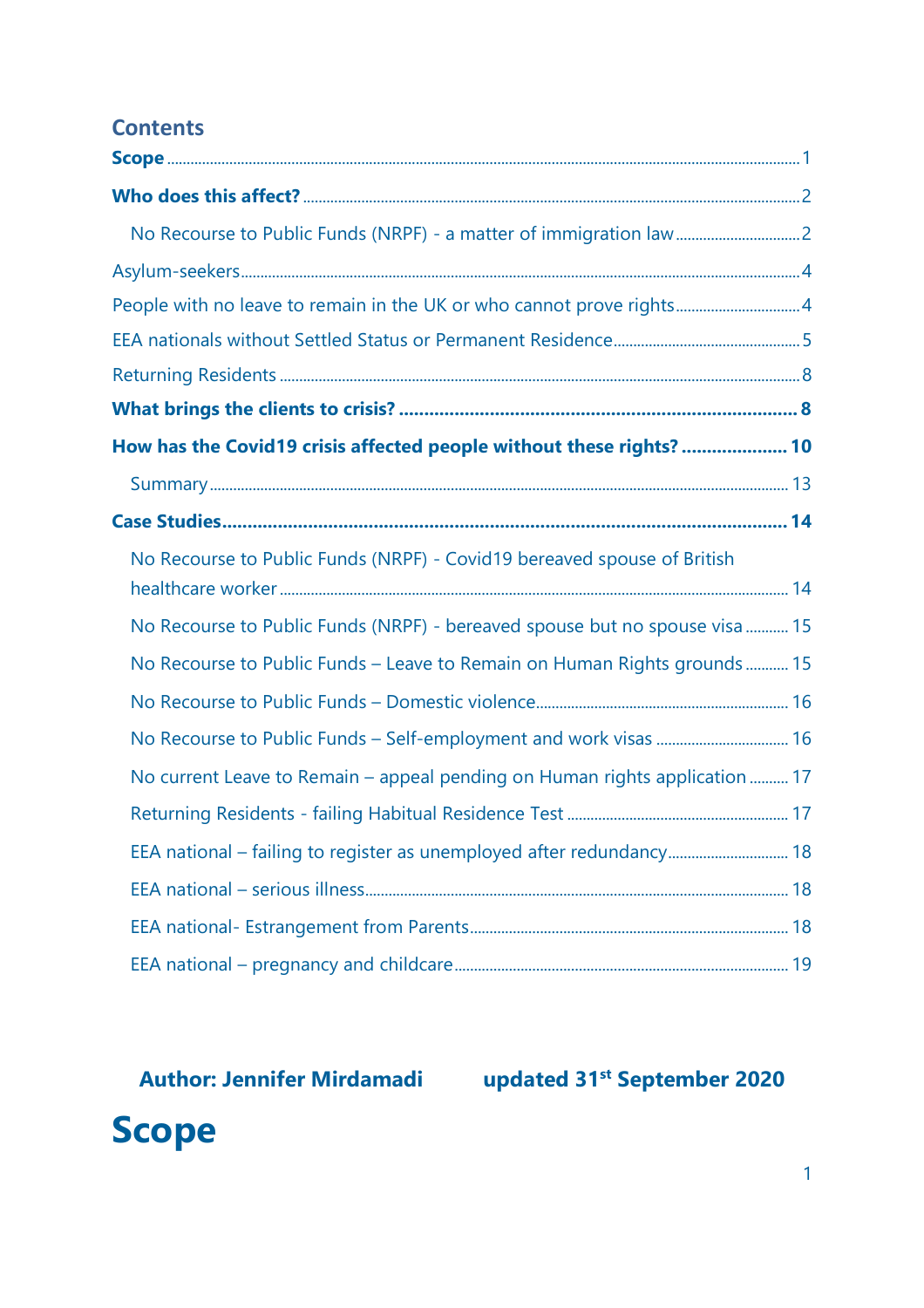CAL has provided advice to 383 clients on more complex immigration issues in the period between April 2019 to June 2020. Since restrictions were imposed due to Covid-19 and the suspension of face to face service, the service has advised 72 clients.

This is a report on the experiences at Citizens Advice Liverpool with clients who cannot access public funds, and especially how they have struggled during the Covid-19 crisis. We have extended beyond those to whom the term "No Recourse to Public Funds" strictly applies, as there are other categories for whom the consequences are much the same. We do not consider asylum-seekers in any depth as very few turn to us for help and other agencies are much better placed to report on them. We do not consider here the rights to Health Services or education.

# <span id="page-2-0"></span>**Who does this affect?**

There are a number of categories of migrants to the UK who cannot access some or any public funds.

# <span id="page-2-1"></span>**No Recourse to Public Funds (NRPF) - a matter of immigration law**

The term "NRPF" applies **only** to those migrants who have been granted Leave to Remain in the UK but have a condition placed on them by the Home Office that they must not access a list of welfare benefits and other services which are defined by the Home Office themselves as "Public Funds". Breach of the NRPF condition, even by just unsuccessfully attempting to claim a prohibited benefit, could lead to withdrawal of Leave to Remain or, at least, failure of future new immigration application.

This applies to a variety of types of "Leave to Remain/Enter" (commonly called "visas") including leave based on the Human Right to Private and Family life (for instance the right to live with their children or other family resident in the UK), spouses of British or settled people and to people with work, self-employment or study visas.

This definitive list of Public Funds includes all the main means-tested and disability and child benefits amongst others. This list is only of relevance to this category of people, i.e. with NRPF:

- attendance allowance
- carers allowance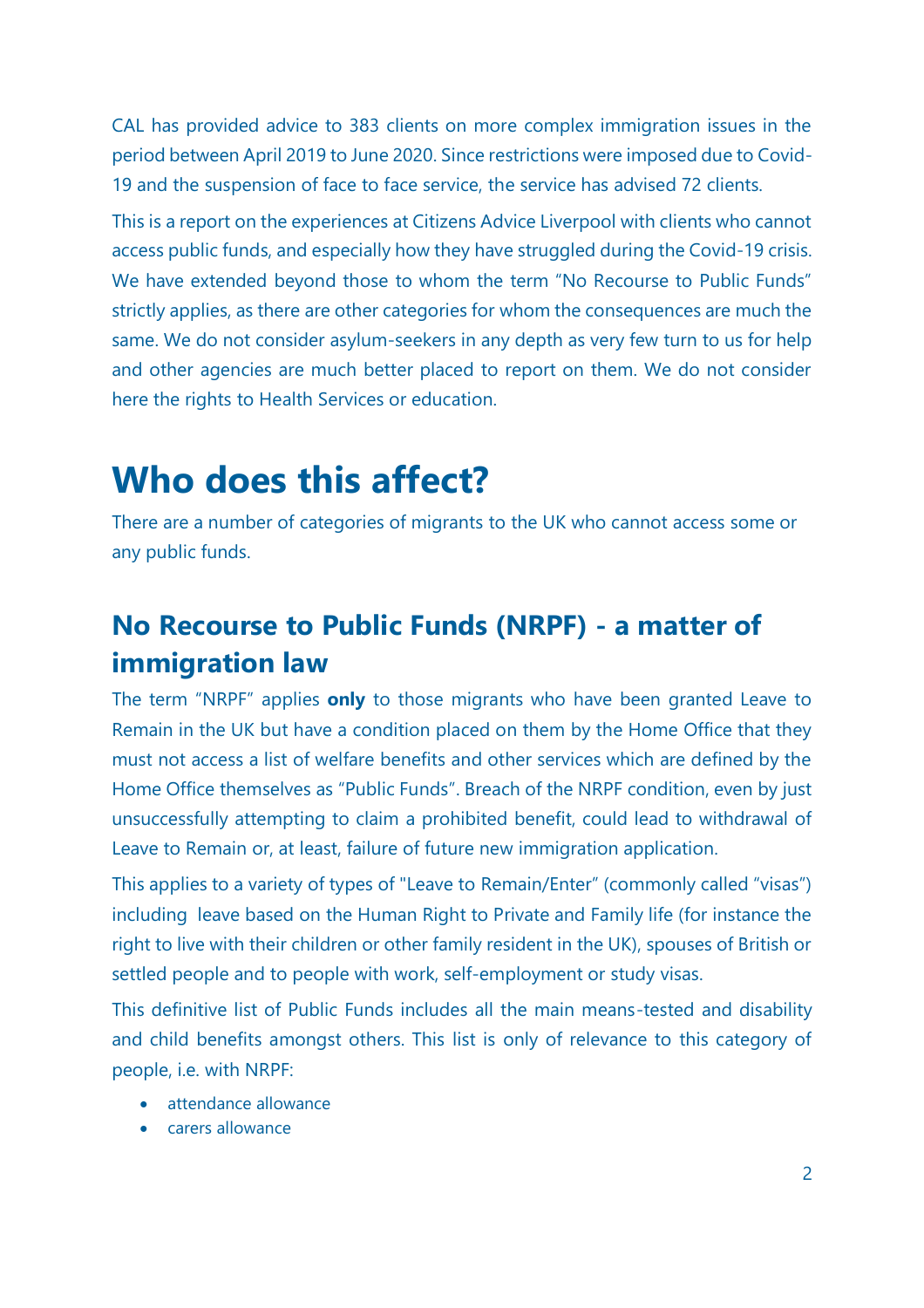- child benefit
- child tax credit
- council tax benefit
- council tax reduction
- disability living allowance
- housing and homelessness assistance
- housing benefit
- income-based jobseeker's allowance
- income related employment & support allowance
- income support
- personal independence payment
- severe disablement allowance
- social fund payment
- state pension credit
- universal credit
- working tax credit
- (from 6 April 2016) "discretionary support payments by local authorities which replace the discretionary social fund" (i.e. Liverpool Citizens Support Scheme - LCSS)

Without means-tested benefits, people are also denied other services or benefits that are normally "passported" by them, for instance free prescriptions, free school meals, help with funeral costs, maternity grants. People with NRPF are entitled to NI contribution-based benefits such as "new style" or "contribution-based" JSA/ESA or Bereavement Support Payments, or any other benefits or services not on the above list.

There was until very recently an exception by which someone with NRPF who had an EEA or UK family member could claim Child Benefit. This particularly helped NPRF families with a British child. However, this exception disappeared from the rules, at least in relation to families with a British child, from 12/06/2020.

Where one member of a couple has NRPF but the other is entitled to Universal Credit or income-based JSA /ESA, the claim must be a joint one, with any income of the NRPF member declared, but the benefit is calculated using a single person's allowance rather than the couple allowance. The presence of the person with NPRF in such a mixed couple must not result in the other claimant having an enhanced award. This leads to a particular problem with Housing Benefit for such mixed couples if their HB award is less than the maximum award. The amount is calculated for the couple and will be greater because of the presence of the NPRF member. This means in effect that such couples cannot claim Housing Benefit unless the award would be the maximum one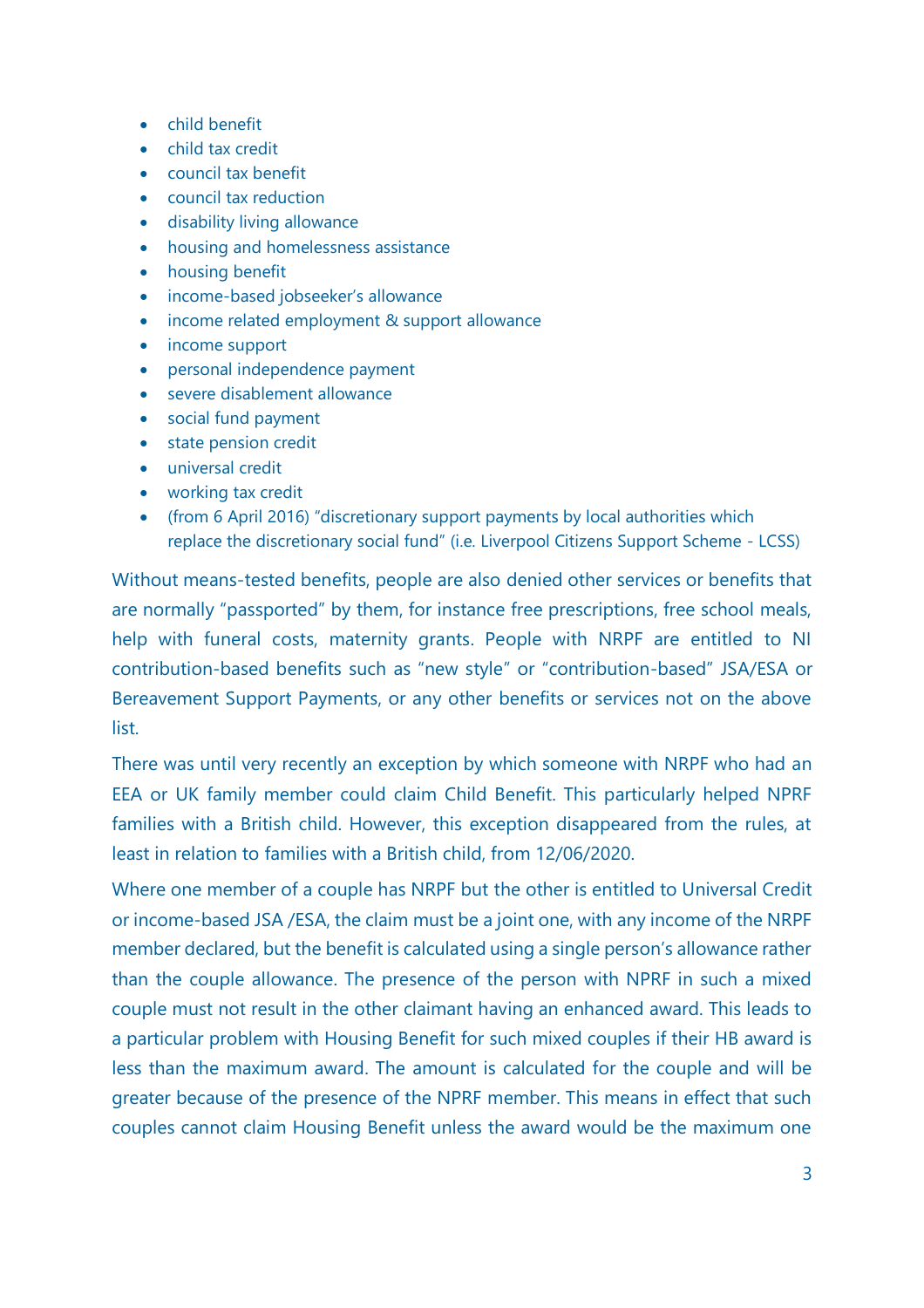anyway for the non-NPRF member alone. (Thankfully, this problem does not exist for the Housing Element within Universal Credit.)

These people usually have the right to work (with any restrictions being stipulated on their BRP) and the right to rent privately. Students are restricted to 20 hours work in term time and unlimited hours outside term time or after their course ends up to the expiry of the visa.

In respect of social housing, note the prohibition is on housing **allocation**. Locally, this means registration with PropertyPool Plus. However, if someone with NRPF approaches a Housing association individually (not through PPP) and rents from them, this is not a breach of the NRPF condition.

#### <span id="page-4-0"></span>**Asylum-seekers**

Someone who has come to the UK by whatever means, legal or irregular, and claimed asylum is termed an "asylum seeker" and is supported through NASS accommodation and a minimal allowance currently 35.75/week per person. They are not entitled to any welfare benefits but are entitled to some services, such as health and education for their children. They do not normally have the right to work, though this can be requested from the Home Office after one year, restricted to shortage occupations only.

Once someone has been granted asylum and is thereby declared by the Home Office to be a "refugee" they and their families have full rights to benefits and services exactly as a British national, even if the refugee Leave to Remain is the initial 5 years only.

### <span id="page-4-1"></span>**People with no leave to remain in the UK or who cannot prove rights**

This category includes those people who have entered the UK by irregular means, including trafficking, or have overstayed their Leave to Remain/Enter (or "visas"), even if this is accidentally or through mal-administration or due to some unexpected life event.

Even if such a person makes an application for Leave to Remain, or has an appeal pending over such an application, under welfare law, they have no entitlements to any benefits (whether or not on the above list) or even to basic accommodation or financial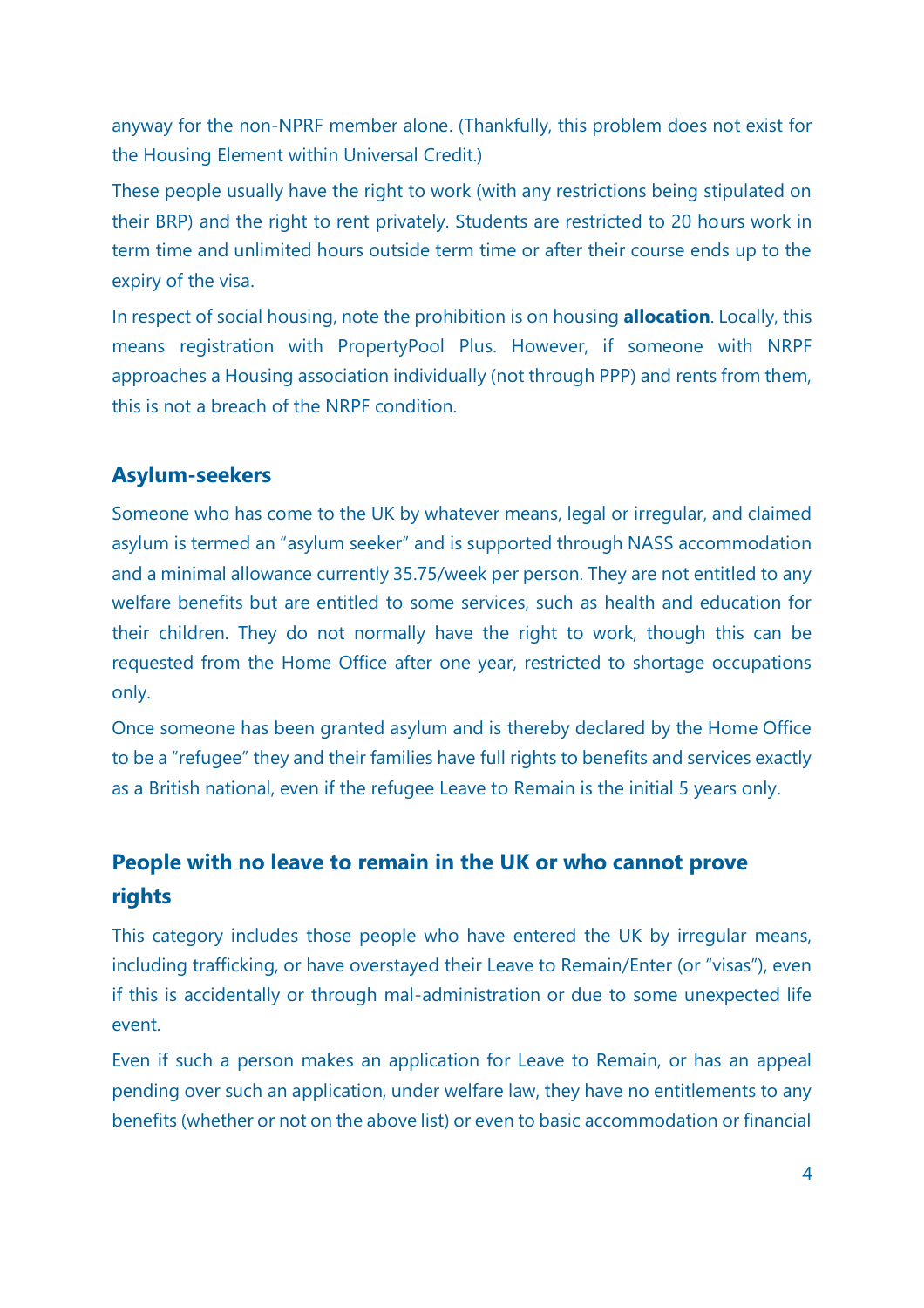support. However, if they try unsuccessfully to apply for such benefits or support, they are not in breach of any "Leave to Remain" (as they have no Leave). These people have no rights to work or to rent.

There is an additional group of people who, though they do have full rights to benefits, services, work and rent, cannot prove it to the satisfaction of benefits/housing agencies, landlords or employers. The most unjust and well-known of these is the issue of the Windrush generation who are being required to provide proof of rights that they have had for decades but they were not previously required to prove. Some of them have proof but not in the form accepted by employers or landlords who are wary of fines under the Home Office rules on employee and tenant checks. This also encompasses people such as refugees with ILR granted years ago, whose old paperstyle Immigration Status Document (ISD) is sometimes wrongly rejected by employers (who demand a Biometric Residence Permit) despite the ISD being an acceptable form of proof. An application to have the ISD or other form of proof replaced with a BRP is costly and they often cannot afford it.

It is important to know that if someone makes a **new** application for Further or Indefinite Leave to Remain **before expiry of their old Leave** (or "visa") they do have continuing rights exactly as under their old visa until the Home Office makes a decision. We have clients whose benefits were wrongly stopped at the date of expiry of the old visa, both by DWP and by Liverpool City Council, even though there was a valid new application pending. Such clients sometimes have to wait many months for their benefit to be restored (especially where DWP is concerned) causing huge hardship and build-up of rent arrears and debt, though more recently we have found it much easier to have such decisions by LCC quickly corrected. Benefit agencies should check at the date of expiry whether a new application has been made. This can be done online with the Home Office, and LCC do not need to follow the DWP decision but can make this decision independently.

#### <span id="page-5-0"></span>**EEA nationals without Settled Status or Permanent Residence**

The rules around benefit entitlement of nationals of EEA countries (EU plus Norway, Iceland and Liechtenstein) or Switzerland are very complex. However, the rules are those of Welfare Benefits law and are not directly immigration rules. Hence trying to claim a benefit they are not entitled to is not a breach of immigration law and the term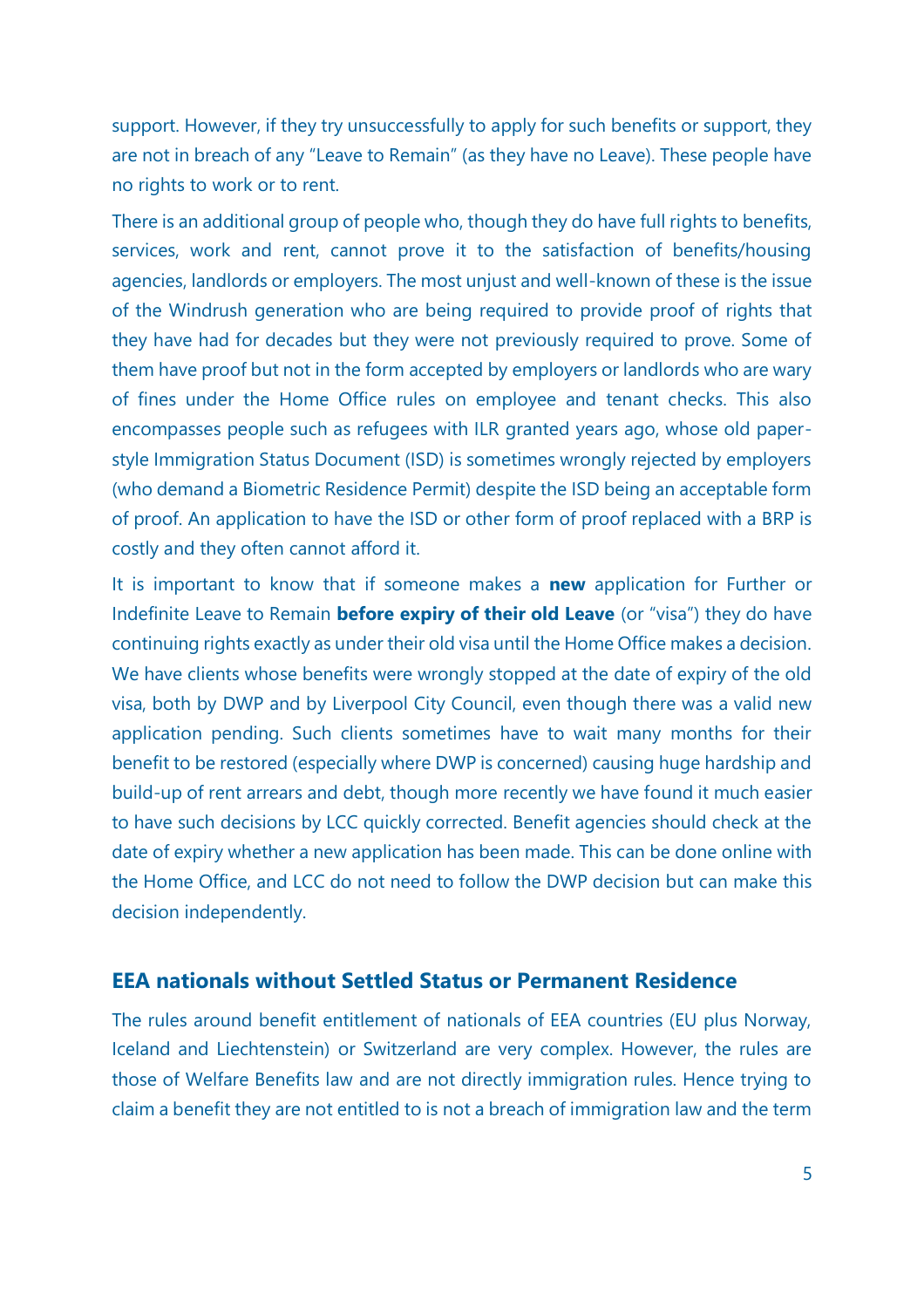NRPF does not apply at all currently (at least until the end of the transition period 31/12/2020). The list of benefits above is not applicable.

People with Settled Status under the EU Settlement Scheme (EUSS) brought in with Brexit (actually a form of Indefinite Leave to Remain) have full rights to all benefits/housing and services and work exactly as a British national. This also applies to the end of this year to anyone with Permanent Residence (PR), whether or not they have a card to prove that PR, though in practice the PR card is usually needed to prove their rights. The term "Permanent Residence" will mislead many people as it will cease to have any significance at all after the end of the Transition Period 31/12/2020.

People with Pre-Settled status under EUSS also have full rights to rent privately and to work. Some of those with either Settled or Pre-Settled Status find it difficult to prove their status to small employers or landlords as they have no card to prove it. Proof is online only and is poorly understood by some people, especially those with low level of digital skills or access.

For those granted only Pre-Settled Status under the EUSS, (i.e. they have been in UK less than 5 years) and those who have not yet applied under EUSS and cannot prove PR, their entitlement to some benefits depends or proving "Habitual Residence" and part of that requires proof of "Right to Reside" (R2R). Confusingly, they may unquestionably have the right under immigration law to live in the UK, even proved by Pre-Settled Status, but, under Welfare law, they have no "Right to Reside". This term R2R means they are an EEA national "exercising their treaty rights" as workers, selfemployed, job-seekers, students or self-sufficient or are family members of such people. There are very complex rules about the requirements to prove you have (or have retained) the status of "worker", "self-sufficient", etc… and who constitutes a family member or has "derived rights" through another person.

Different rules apply to different benefits and services and we will not detail them here. However, for EEA nationals without R2R there is no entitlement to the main meanstested benefits, including Housing Benefit and Council Tax Support, Liverpool Citizens Support Scheme or to housing allocation or homelessness support. For some other benefits there is a requirement to have lived in the UK for a certain period. When the main breadwinner is unable to work, such families can easily find themselves with no entitlement to any benefits or help with housing/homelessness or emergency funding.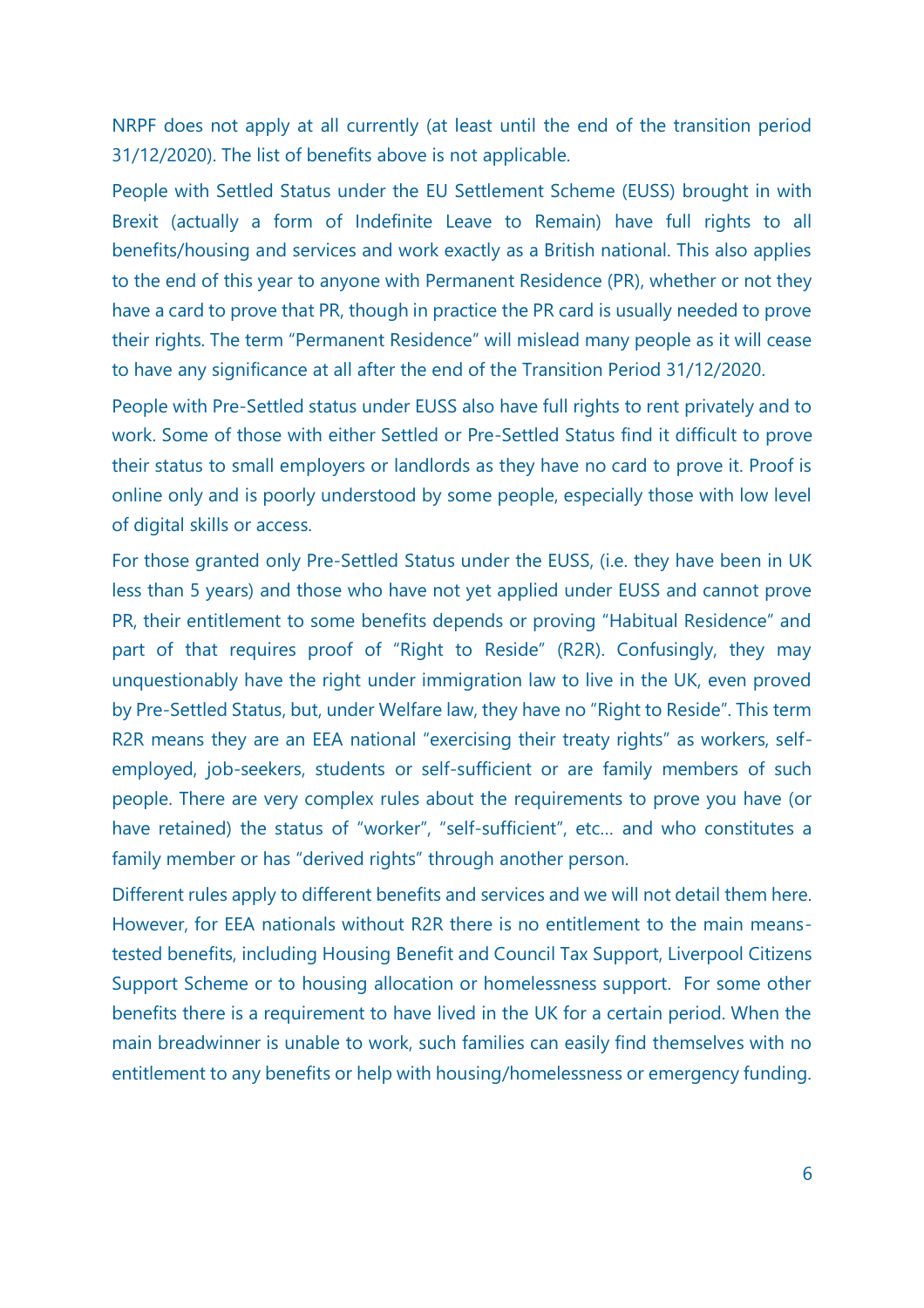They are entitled to NI contribution-based benefits such as new style or c-JSA and c-ESA if they have made enough contributions. They have the right to work and to rent privately.

Our experience from helping a huge number of EEA clients with their benefit and housing issues is that the vast majority who have been here for more than a marginal length of time do have a R2R as, contrary to populist belief, they come here to work. Also, there are many ways they can prove that right apart from the one usually quoted (work). These include through their past work, children, spouses, parents, etc.

The problem is the DWP's algorithm doesn't seem to be able to identify anything beyond the most straightforward worker, the most straightforward retained worker or their most straightforward family member (i.e. spouse) of the worker.

We are very successful in challenging decisions over the R2R but have seen very few cases where a person without help from us or a similar agency has managed to get the decision changed. Presumably there are many such EEA nationals and their families in the city who have not come to us and have had to accept a wrong decision.

Broadly, there are 3 categories of EEA nationals who struggle to prove they have R2R:

- A) People who really don't have a R2R, because they just arrived and they can't find a job, or because they never worked enough and there is nobody from whom they can derive the right. This can also be because they haven't done what is required to **retain** worker status (i.e. claimed benefit immediately on losing their work).
- B) People who have R2R or PR in theory, but it's virtually impossible to evidence e.g. because there is no paper trace of the work and earnings were not reported by the employer to HMRC, or doctors refuse to give backdated sick notes to show retained worker due to illness. Often client who are very ill with physical or mental issues are not in a state where they can accurately remember their work and sickness histories, let alone document them, making it almost impossible to help them establish their R2R. Adults who have lived in the UK since early childhood usually have PR based on their parents' work or claiming records from their childhood. This information and documentation is often very difficult to obtain especially if the parents are estranged from them or live in another part of the UK or abroad or are ill or have died.
- C) People who have R2R, but don't have access to adequate representation to argue their case to the DWP.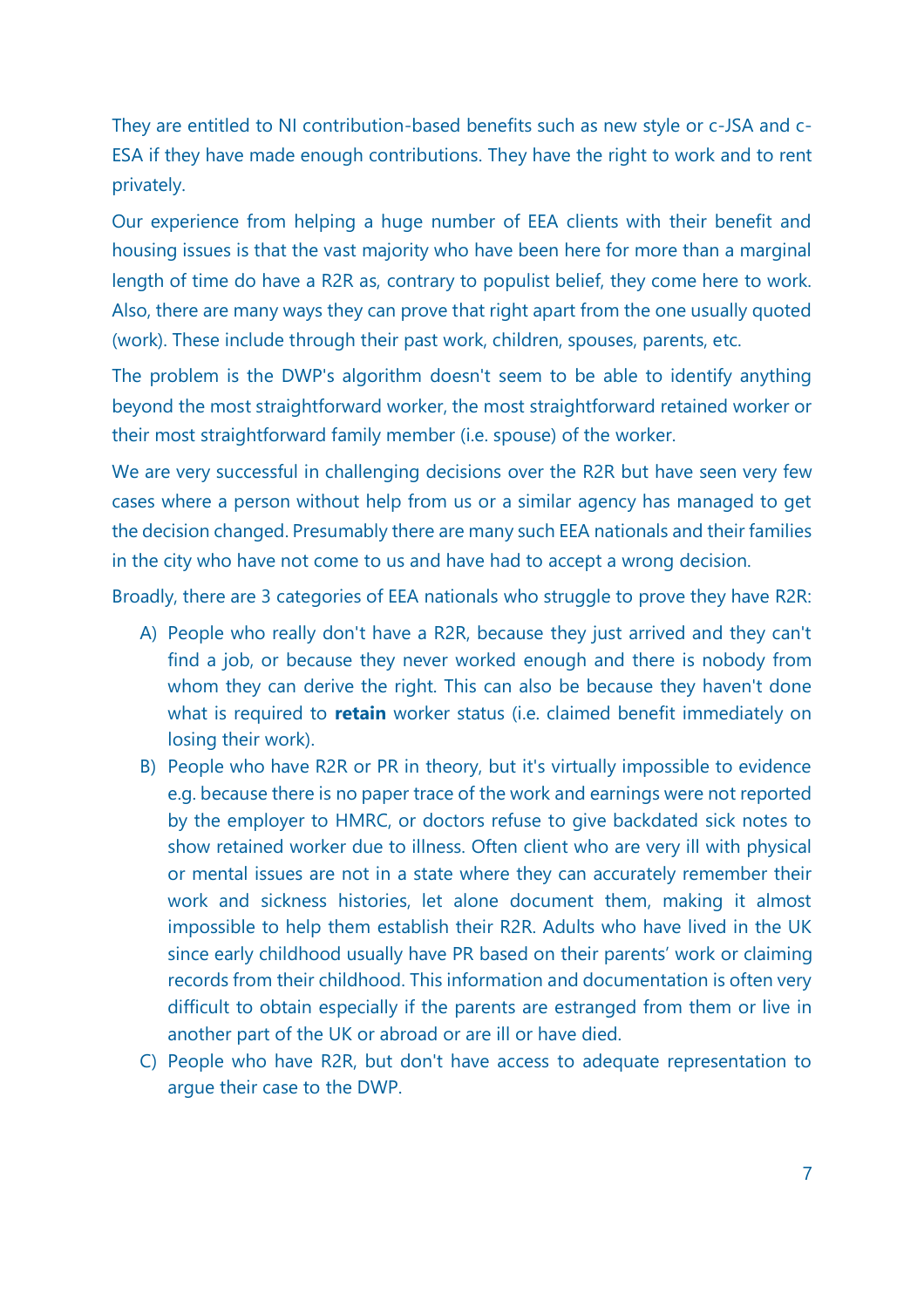Unfortunately, we find that too often decisions by Liverpool City Council's Revenues and Benefits just follow the DWP decision, whereas they are allowed in law to make their own decision about the R2R.

#### <span id="page-8-0"></span>**Returning Residents**

In fact, everyone is subject to the Habitual Residence Test when claiming benefits, including all British nationals. This is usually no problem. However, when British or "settled people" (with ILR or PR) return to the UK after a long period abroad they usually fail this test if they try to apply immediately for benefits (including Liverpool Citizens Support Scheme) or for social housing or homeless support. They are asked to prove that their permanent residence is now in the UK. The period of 3 months is often quoted as required to prove this. In fact, there is no specific period in law though usually after 1 to 3 months they pass the test.

# <span id="page-8-1"></span>**What brings the clients to crisis?**

In Citizens Advice Liverpool we advise many clients in the categories above. Those who are asylum-seekers, failed asylum seekers or those with asylum appeals are usually referred or signposted to other agencies more experienced in their situations and the solutions for them and they approach us for help quite rarely. We are more familiar with the life events that have brought the other categories to us. Many of these factors will be familiar to other agencies that work with disadvantaged people in the city.

For those who have been trafficked, or otherwise come to the UK through desperation, their need for support is obvious. However, even those who started their life in the UK with a means to support themselves can fall into crisis sparked by any of these among others:

- Redundancy
- Reduced or no hours on Zero hours contract
- Precarious gig-economy work
- Insecurity of employment in black economy
- Dismissal, with reduced rights to redress under employment law in recent years
- Sickness or disability or pregnancy of the worker (sometimes leading to dismissal)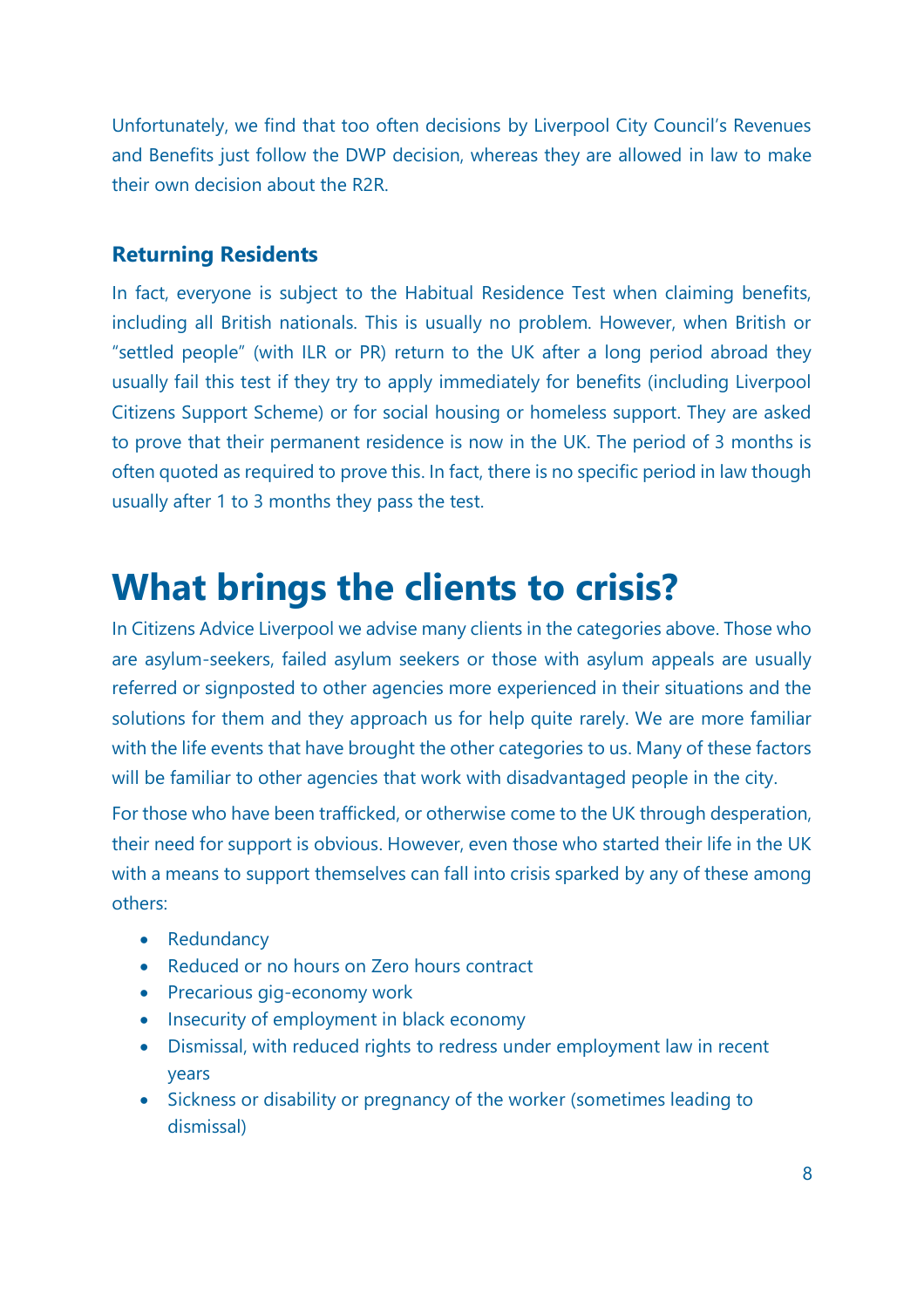- Sudden increase in care responsibilities, due to childbirth or health of dependants
- Separation of partners/spouses
- Domestic violence
- Estrangement of young adults from parents
- Lack of job opportunity on reaching adulthood
- Bereavement
- Mental health crisis
- Substance abuse/addiction

It is highly likely that the events relating to employment are more likely to impact the BAME community, especially if they have trouble convincing employers of their rights under immigration law, and discrimination is so hard to prove.

#### **Domestic Violence/Abuse**

The situation of those suffering Domestic Abuse who have no access to public funds is particularly dire. This usually applies to a person (usually, but not always, a woman) with a spouse/partner visa with NRPF, though it could equally apply to any of the above categories. If she flees the abusive spouse, she will have great difficulty finding even emergency accommodation. Most refuges are not able to provide accommodation unless the person can access Housing Benefit (or Housing Costs under Universal Credit). The person has no automatic entitlement to homelessness support, unless she has young children or is particularly vulnerable in another way. She has no entitlement to basic benefits. Many migrant wives and partners have limited English and few if any friends they can call on. There may be cultural reasons why they risk isolation from their community if they ask for help and they are afraid of going to the police as they fear deportation. Technically, they have breached the conditions of their spouse/partner visa when they left the relationship and they need urgent immigration advice, which is a scarce resource in this city due to the limited capacity of those few solicitors who can do this work. The work does attract Legal Aid however. An application can be made by an OISC Level 1 adviser for a Destitution Domestic Violence Concession, allowing them access to Public Funds for a short period while an application for ILR on grounds of DV is made, but this cannot be immediate, especially as it should not be made before we are sure legal advice will be available during the window it provides. If children are involved there can be referral to Children's Services.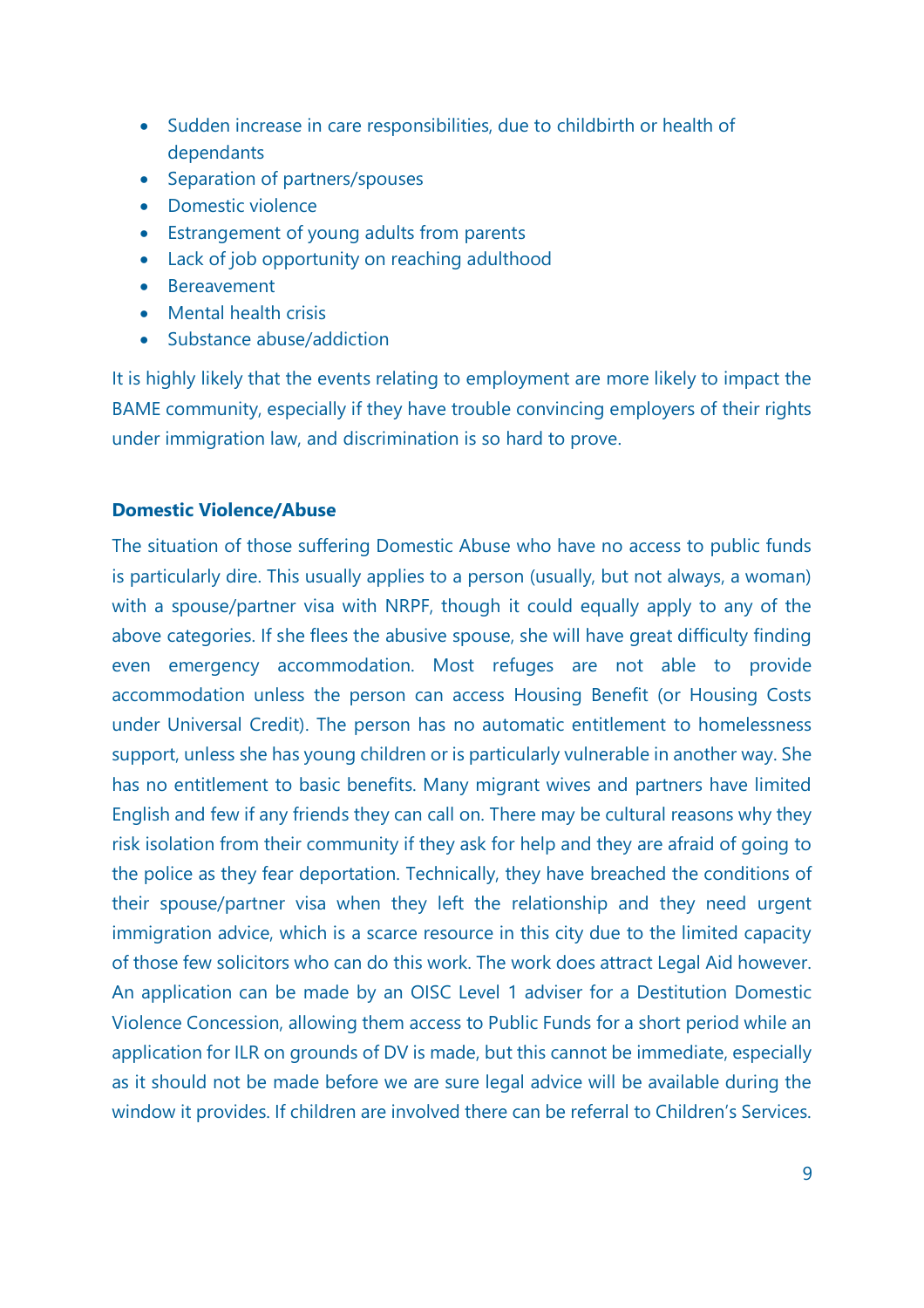The concern is: how many such victims do not flee their persecutors because they are aware of the additional difficulties they will face, over and above those of British or settled people in the same situation of domestic abuse?

# <span id="page-10-0"></span>**How has the Covid19 crisis affected people without these rights?**

It goes without saying that the Coronavirus crisis has increased the death rate and bereavement and massively increased the incidence of job loss, hours or pay reduction, sickness, mental health problems, domestic violence, separation, estrangement and substance abuse etc. In addition, there are the financial and social consequences of lockdown, self-isolation and shielding. The government has instituted a number of special measures to mitigate the financial consequences of these for the general population. Not everybody will qualify for these measures. However, those who do not qualify are expected to have the safety net of the normal welfare system, the main elements being Universal Credit and contributory benefits and local welfare assistance (LCSS). However, for the individuals and families that concern us, this safety net does not exist. Here are examples of how this can happen:

#### **Statutory Sick Pay (SSP):**

To qualify, the worker must earn at least the lower earnings limit - currently £120 per week. People in part-time, zero-hours or casual work may not meet this requirement. The self-employed are not entitled. Under Coronavirus provisions, those self-isolating or shielding can claim SSP, but not if they don't meet the contribution conditions.

#### **Contributory or "New Style" JSA or ESA:**

To qualify, the worker must have worked and paid National Insurance during the last 2 years and meet certain contribution conditions. Many of the migrants we meet have not worked long enough in the UK to meet these conditions. Although only the single person weekly allowance of £74.35 is payable, and will never support a family or cover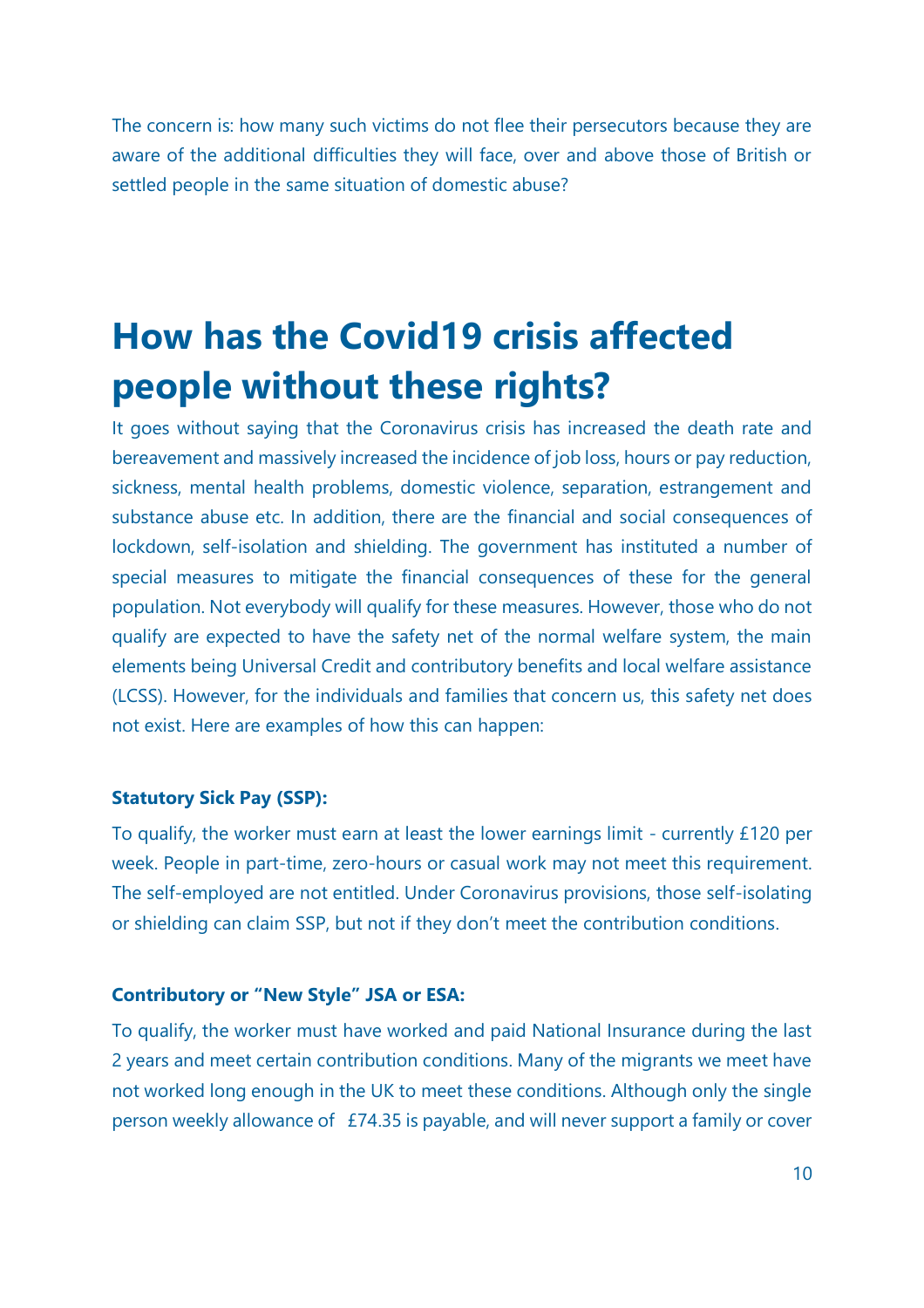the rent, this could be important for people with NRPF under Coronavirus crisis but not for those who don't meet the contribution conditions.

#### **Coronavirus Job Retention Scheme:**

Furlough is at the discretion of employers. Many small businesses have just closed down and others have opted to make workers redundant instead of furlough.

#### **Self-employed Income Support Scheme:**

To qualify the person must have traded in the tax year 2018 to 2019 and submitted their Self- Assessment tax return on or before 23 April 2020 for that year. Many of the self-employed migrants we meet have not been trading in UK that long. Others struggle to understand the UK income tax system or use digital systems and have not submitted tax returns, especially if it is a small-scale and casual business.

#### **Coronavirus Local Authority Discretionary Grants Fund:**

To qualify the business must have relatively high ongoing fixed property-related costs and occupy property (or part of a property) with a rateable value or annual mortgage/rent payments below £51,000. We meet business-owning migrants who have no business property and work from home.

#### **Coronavirus hardship fund payment to Local Authorities:**

We understand this allocation is to be spent on additional help for Council Tax Support claimants and will not help anyone without entitlement to Council Tax Support as they have no rights to public funds.

#### **Coronavirus Mortgage Payment Holidays:**

This is of no help to tenants, which applies to most of the migrants we meet.

#### **Complete ban on evictions and start of possession hearings for renters:**

This is welcome but those who can no longer afford their rent will build up arrears and be liable for possession hearings once the ban is lifted.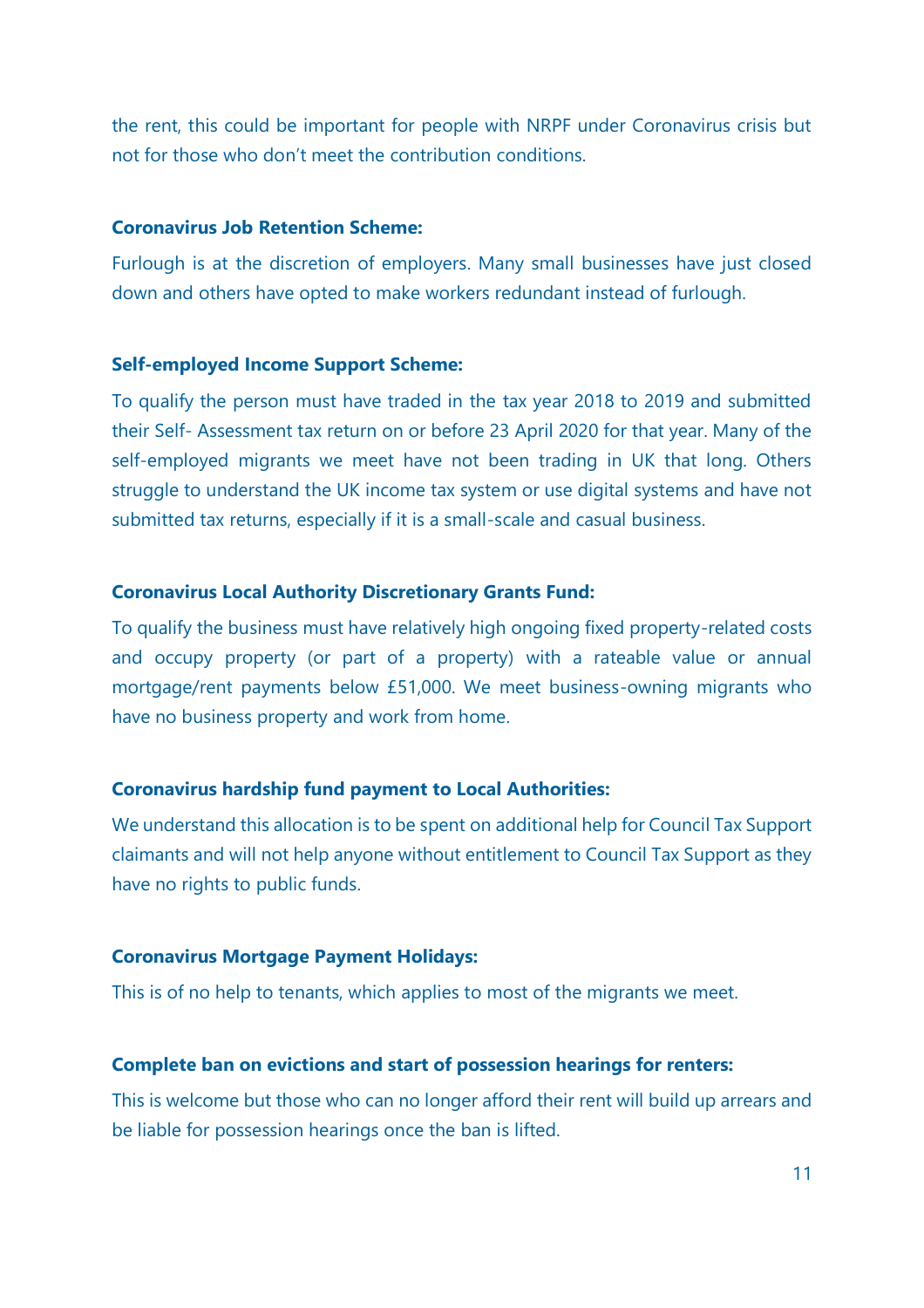#### **Test and Trace Support payment**

This £500 payment for workers or self-employed people forced to isolate to comply with an NHS Test and Trace notification, has been introduced from the end of September 2020. There is a condition that the person must be in receipt of a meanstested benefit, making it unavailable to people without access to public funds. As at the date of this version of this report, we have been informed of a possible discretionary fund but this is to be clarified.

#### **Liverpool Citizen Support Scheme:**

This is unavailable to all the categories listed above, and for those with NRPF, even unsuccessfully applying is technically a breach of their Leave to Remain.

#### **Free School Meals:**

These are not classed as Public Funds so are allowable under immigration law to people with NRPF. However, above Year 2, they are subject to the condition that the parent is in receipt of certain benefits. They are therefore not normally available to any of the categories above.

The one small Coronavirus concession made by government in respect of NRPF is that parents can exceptionally receive Free School Meal Vouchers without being in receipt of those benefits, but only if they fall into one of 4 subcategories:

- are reliant on section 4 support (failed asylum-seekers)
- have been granted leave to remain as 'Zambrano carers' (as carers of EEA/UK children under EEA law)
- have been granted leave to remain under Article 8 ECHR (Human Rights claims)
- are supported under section 17 Children Act 1989 and who have 'no recourse to public funds' (have been referred to Children's Services)

We have advised families with no access to public funds who do not come under any of these headings.

#### **Applying for Change of Conditions:**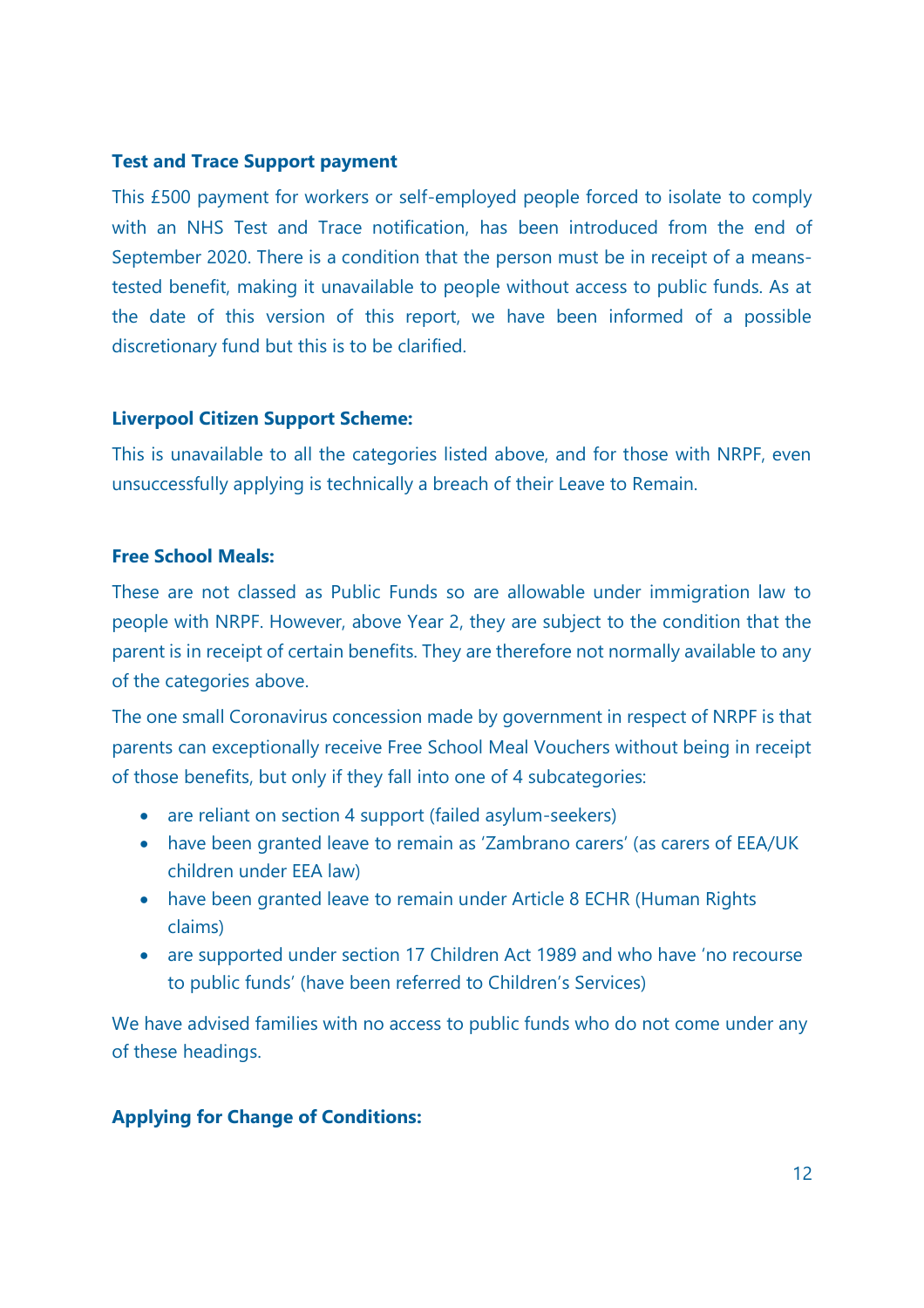We can help clients in the first (NRPF) category to apply to the Home Office for them to remove the NRPF condition. They have to show why their circumstances have changed from when they were granted Leave to Remain and the condition was first imposed. This can be done at OISC Level 1 of immigration advice. However very careful consideration has to be given as there could be unintended consequences. If the person at present is "on a 5-year route" to ILR, this will immediately be changed to a "10-year route" if the condition is lifted. This means they will have to wait an extra 5 years before apply for ILR. It is usually people on a 10-year route under Private and Family Life who are most likely to benefit. If someone is at present on a work or selfemployment visa the request is likely to fail or, at least, it might jeopardise any application for further leave to remain as it may be taken to show they cannot support themselves in the UK.

During the Coronavirus crisis the government has been more willing than usual to grant this lifting of the NRPF condition, though we find considerable difficulties in making the applications due to language difficulties and remote working. It can be hard to access the clients' documentation or get the required information from them, especially if they have no tablet or laptop and rely on a mobile phone. They often have no charge or credit on the phone or no internet connection or do not understand how to use email fully, for instance attaching photos to messages. It is difficult to instruct them remotely on the technology, which we would normally do in order to empower them for the future.

### <span id="page-13-0"></span>**Summary**

The cases where people slip through one or all of these safety nets must be common, especially given the precarious types of employment typical for many recent migrants. They are then in a desperate situation where food vouchers or parcels may be their only lifeline. With no money to top-up meters they may be unable to cook the contents of the food parcel, unable to give their children adequate nutrition or clothe them properly. Their children may have no access to education with perhaps one smart phone for a family and no laptop or tablet or internet access and lack of books. They may be unable to afford essential medication. They are building up huge debts, with the threat of eviction hanging over them for when the current ban is lifted. It is hard to imagine how a breadwinner for such a family could comply with self-isolation if they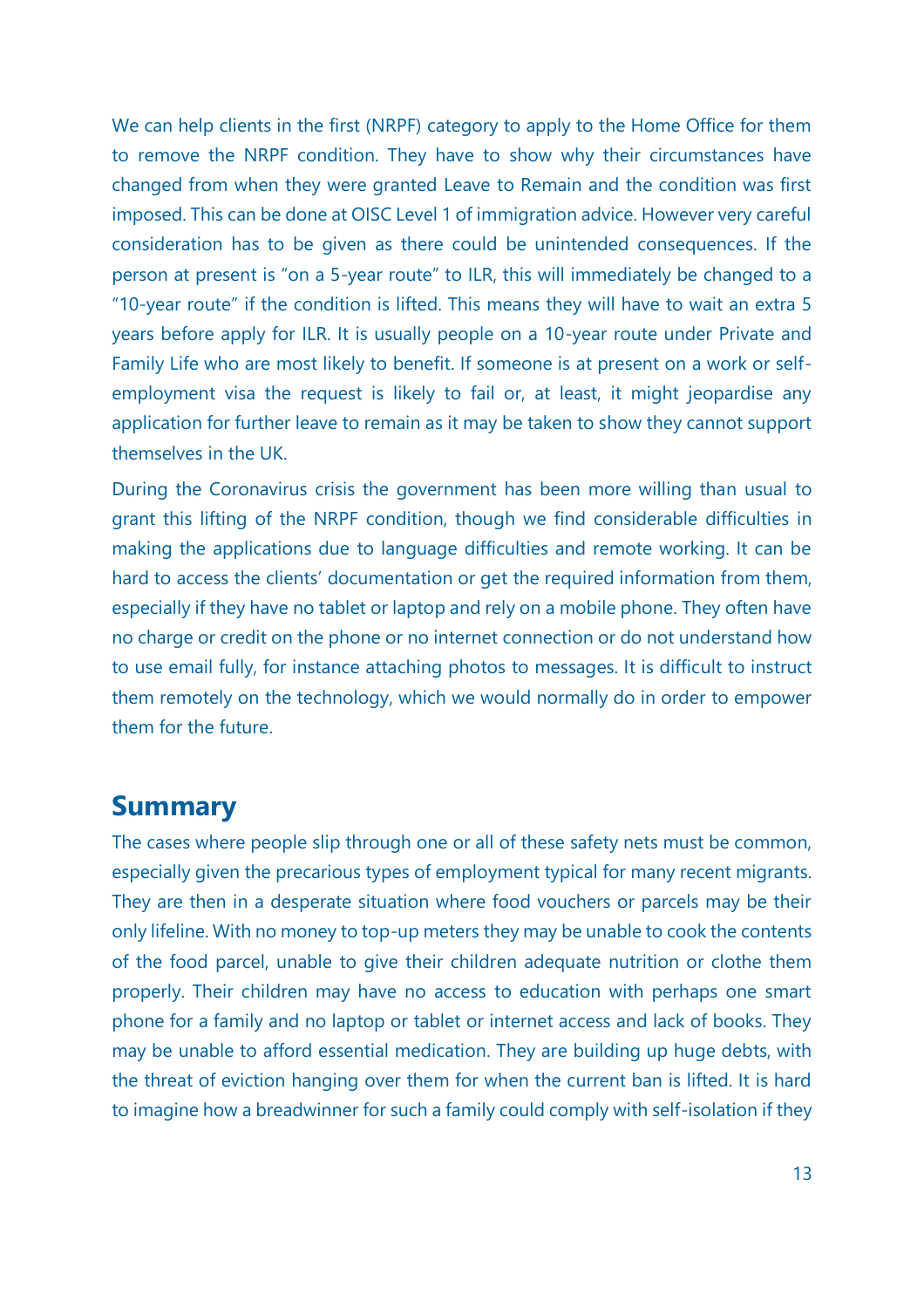or a family member falls ill, or following contact from Track and Trace. Quite apart from the effects on the individuals concerned, the public health consequences are obvious.

# <span id="page-14-0"></span>**Case Studies**

# <span id="page-14-1"></span>**No Recourse to Public Funds (NRPF) - Covid19 bereaved spouse of British healthcare worker**

This family consisted of a British healthcare worker and his wife from a non-EEA country, with Leave to Remain as a spouse endorsed NRPF, and their 11-year-old British son. The father died in April 2020 of Covid-19. The widow then had no access to his bank account and no access to any benefits apart from Bereavement Support Payments. Child Benefit (which had been paid to the father) stopped. Bereaved spouses with this type of visa are immediately eligible to apply for Indefinite Leave to Remain (ILR) but the cost is about £2400 and a decision can often take 6 months or more, during which time the NRPF condition remains. There seemed to be good news as the Home Office announced that bereaved families of healthcare workers who die of Covid-19 would get immediate ILR with no fee. We helped the widow apply for this on 15/05/2020, before it was even publicly announced. 6 weeks later, we have had no response despite a follow-up email and despite her MP having contacted the Home Office about it twice. The family was referred to Children's Services who have made the statutory award of £75 per week under Section 17 of the Children Act. As Bereavement Payments have not yet started, this is her only income and she is building up arrears of rent, Council Tax and utility bills and struggling to support her son. We have helped her apply for free school meal vouchers for the boy and supplied food vouchers.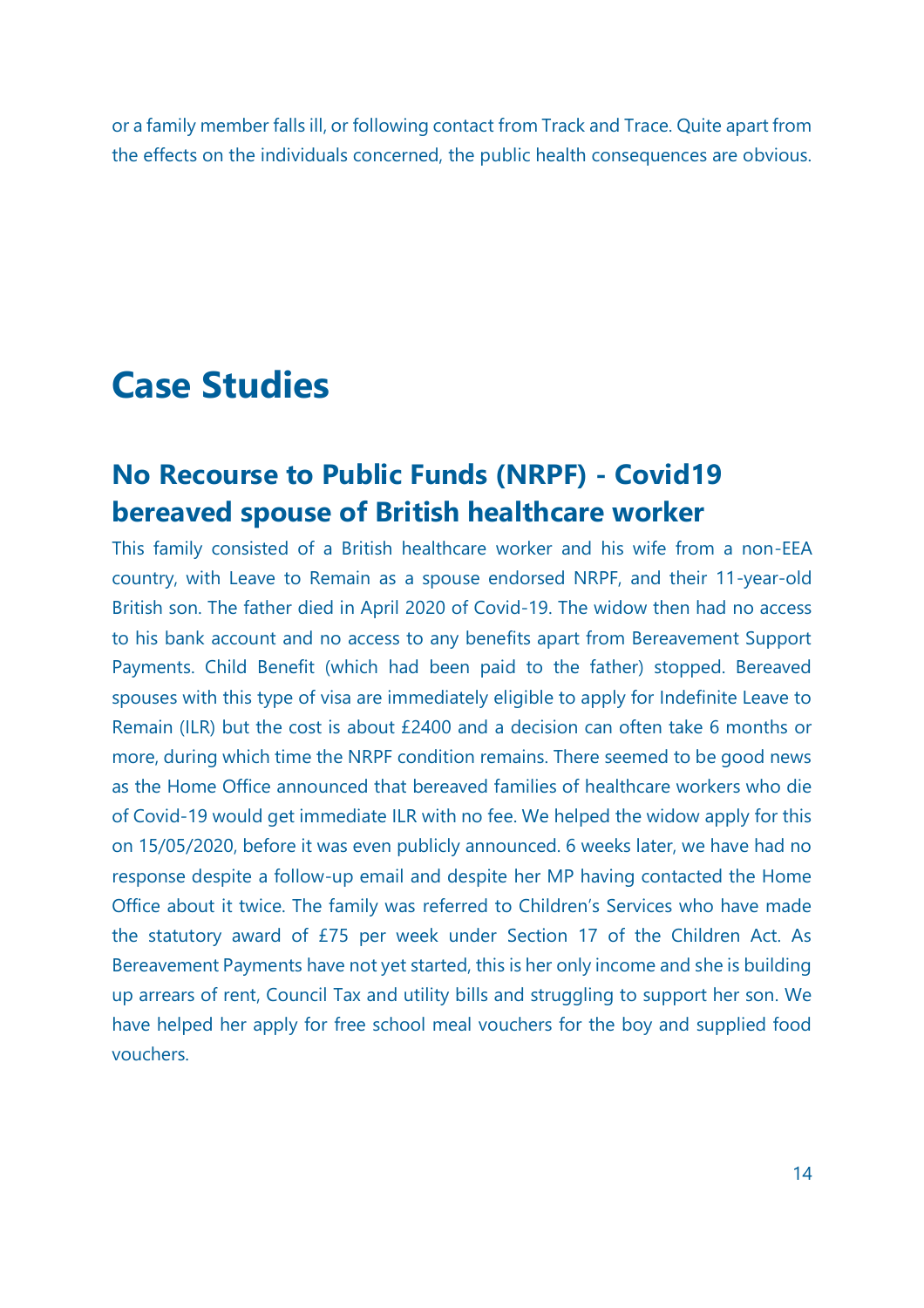# <span id="page-15-0"></span>**No Recourse to Public Funds (NRPF) - bereaved spouse but no spouse visa**

This family consisted of a British man with a long-term health condition, his wife from a non-EEA country who is a healthcare worker and a British child. In this case the wife was not on a spouse visa (which they had been unable to afford) but on a work visa which expires in September 2020 and also carries the NRPF condition. The father died of non-Covid-19 causes leaving the widow with no access to benefits including Child Benefit. In her case there is no entitlement to an immediate ILR application (even with a fee) as she is not on a spouse visa and is not covered by the special provision as he was not a healthcare worker who died of Covid-19. She is struggling to pay the cost of the funeral (Help with Funeral Costs being dependent on being a benefit claimant) and with rent and daily living and so is forced to return to work as soon as possible despite bereavement. She should be able to benefit from the free one-year extension of work visas for NHS workers, but after that she will have to pay for Further Leave to Remain once before applying for ILR. During all that time she will have NRPF.

# <span id="page-15-1"></span>**No Recourse to Public Funds – Leave to Remain on Human Rights grounds**

This is a single parent of a young British child who is divorced from her British husband following domestic violence. She is from a non-EEA country and has Leave to Remain on the grounds of her human rights to Private and Family life, with the usual condition of NRPF. She was a keyworker in a dementia home and so her child was able to continue at primary school during the Covid-19 lockdown. However, the after-school childcare arrangement of her mother picking up the child from school had to cease under the rules of isolation of households and older people avoiding contact with grandchildren. Her employers would not let her change her hours to fit in with school, nor would they agree to furlough, so she lost her job. She is receiving contributionbased Jobseekers Allowance (c-JSA) but has no entitlement to Housing Benefit or Council Tax Support. She is struggling to support herself and her child with food, essentials and feeding the gas and electricity meters and is building up rent and Council Tax bills. No-one can be evicted for rent arrears at present due to the Covid-19 provisions but we fear what may happen once these provisions are lifted.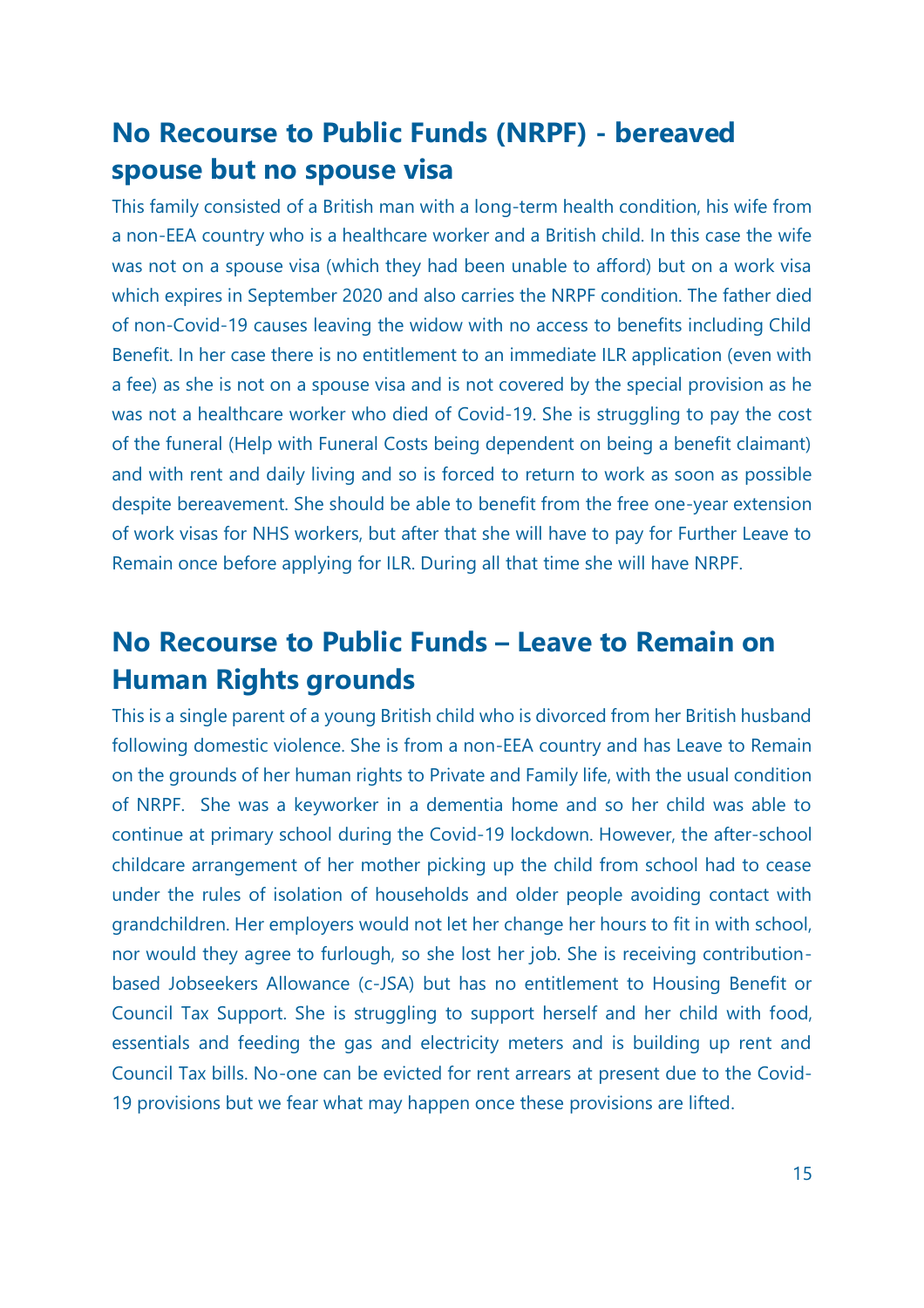### <span id="page-16-0"></span>**No Recourse to Public Funds – Domestic violence**

A few years ago, a client came to us bearing a head injury, which was not obvious until we took her into an interview room. She had sat quietly in a crowded waiting room most of the day and it was now a Friday afternoon. She had little English, but through a telephone interpreter we found she was a non-EEA national married to a British national, with a spouse visa with NRPF. He had become increasingly violent and had that morning beaten her, leaving her with a bleeding head wound. She fled the house and went to her GP who told her to go straight to A&E. However, she had come to us instead as her first priority was to find somewhere to stay. She had no children. She had not been to the police and was insistent she did not want the police involved. We spent some hours phoning Domestic Abuse charities and refuges throughout the North West, but when they heard she had NRPF, none could offer her accommodation even on an emergency basis. She did not want referral to Social Services and, as she had no children, we did not make a referral. In the end, we sent her to A&E in a taxi and, with her permission, alerted the hospital Social Worker.

# <span id="page-16-1"></span>**No Recourse to Public Funds – Self-employment and work visas**

This family came to the UK in October 2019 and consists of a mother with a visa allowing her to set up a business and her husband with a dependant visa allowing him to work in the UK. They have 2 children, one in Year 3 of primary school. A condition of granting the visa is that proof of enough savings to support themselves for 6 months. The mother set up the business in January 2020, registering with HMRC, and the father found a job in a small café. With the lockdown their plans failed. The mother got absolutely no clients for her new business and the father lost his job when the café closed down. There was no option of furlough for him. He had not worked long enough to be entitled to c-JSA. The mother was not entitled to the Self-employment Income Support Scheme as she had not been trading in 2018-19. She was not entitled to the Coronavirus Local Authority Discretionary Grants Fund as her business is run from home so she pays no Business Rates. They were not entitled to free school meal vouchers as they do not come under any of the 4 categories of people with NRPF for whom there is a Covid-19 exception. They were not able to return to their home country. They tried to find a way but there were no flights and their home country was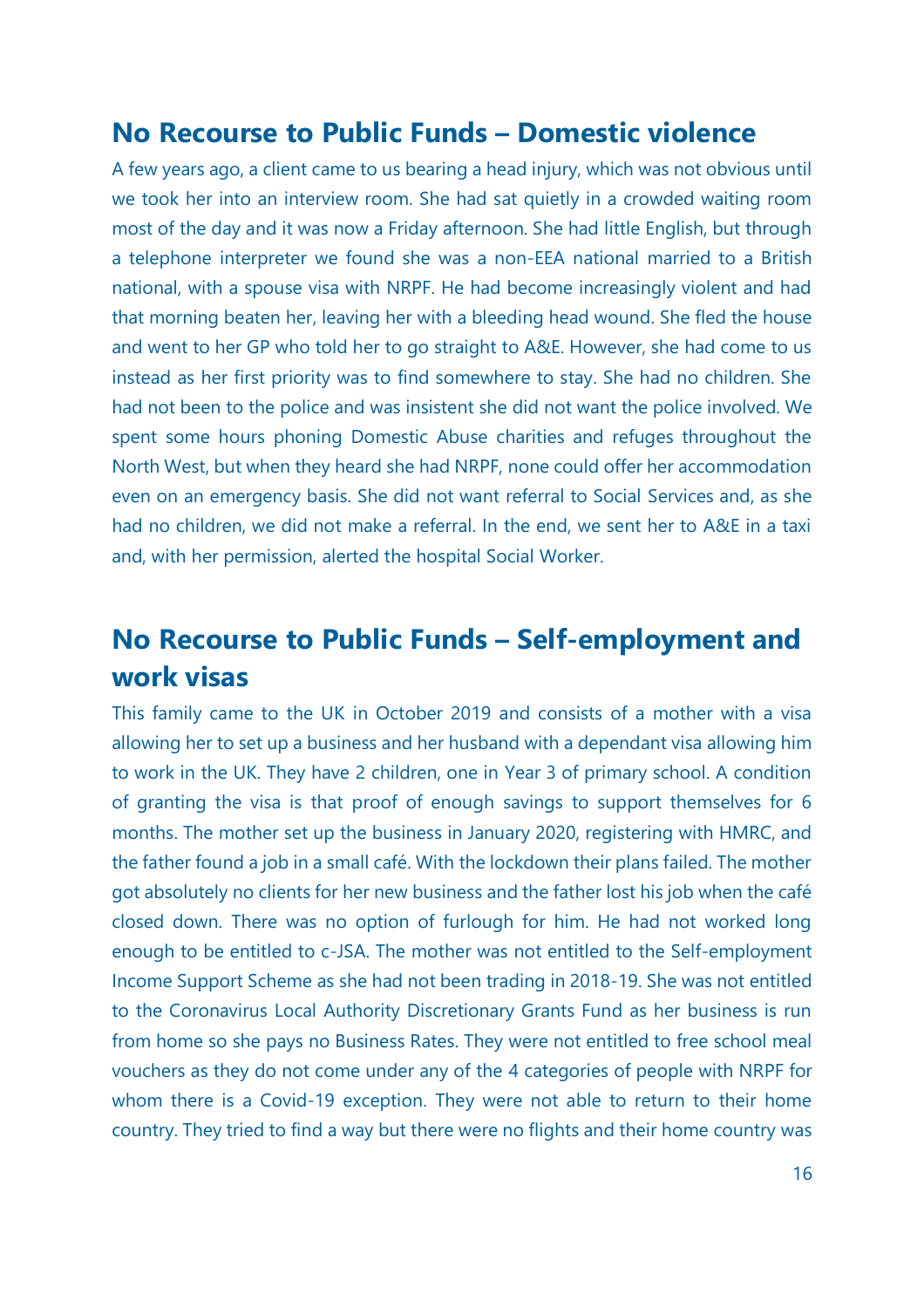banning entry because of Covid-19. Their savings had run out after 6 months in the UK and they were unable to pay the rent or bills and were reliant on food vouchers.

# <span id="page-17-0"></span>**No current Leave to Remain – appeal pending on Human rights application**

This is a couple from a non-EEA country whose work visas had expired so they have no current leave to remain in the UK. They have a young child born in the UK. They applied for Leave to Remain on the human rights grounds of Private and Family Life. This was refused but they won on appeal at a First Tier Immigration Tribunal in January 2020. However, the Home Office has appealed to the High Court and this appeal is pending, and there is no support available as it is not an asylum case. They have no entitlement to any benefits at all while they have no currently leave to remain. They have been supported entirely by friends. However, this source of support disappeared with Covid-19 as the friends lost their jobs. They have been referred to Children's Services (outside Liverpool) with a request they be supported under Section 17 of the Children Act.

## <span id="page-17-1"></span>**Returning Residents - failing Habitual Residence Test**

This is a couple consisting of a British man, post-working age and with severe medical conditions, who had been living abroad for decades in a non-EEA country with a wife from that country, who is also unwell. They had fallen on very hard times having been swindled out of most of their money and decided to return to live in the UK. Because of the urgency of the severity of his condition, and lack of money, the wife got herself a visitor visa and they flew to the UK. At the airport most of their cash was stolen from them. They immediately tried to find social housing and apply for benefits, only to find they were entitled to neither as the husband failed the habitual residence test. The wife needed urgently to regularise her immigration status. However, applications for a spouse visa are not allowed from within the UK but both she and her husband were too sick to leave the country. They could not afford a solicitor and this issue does not fall under legal aid.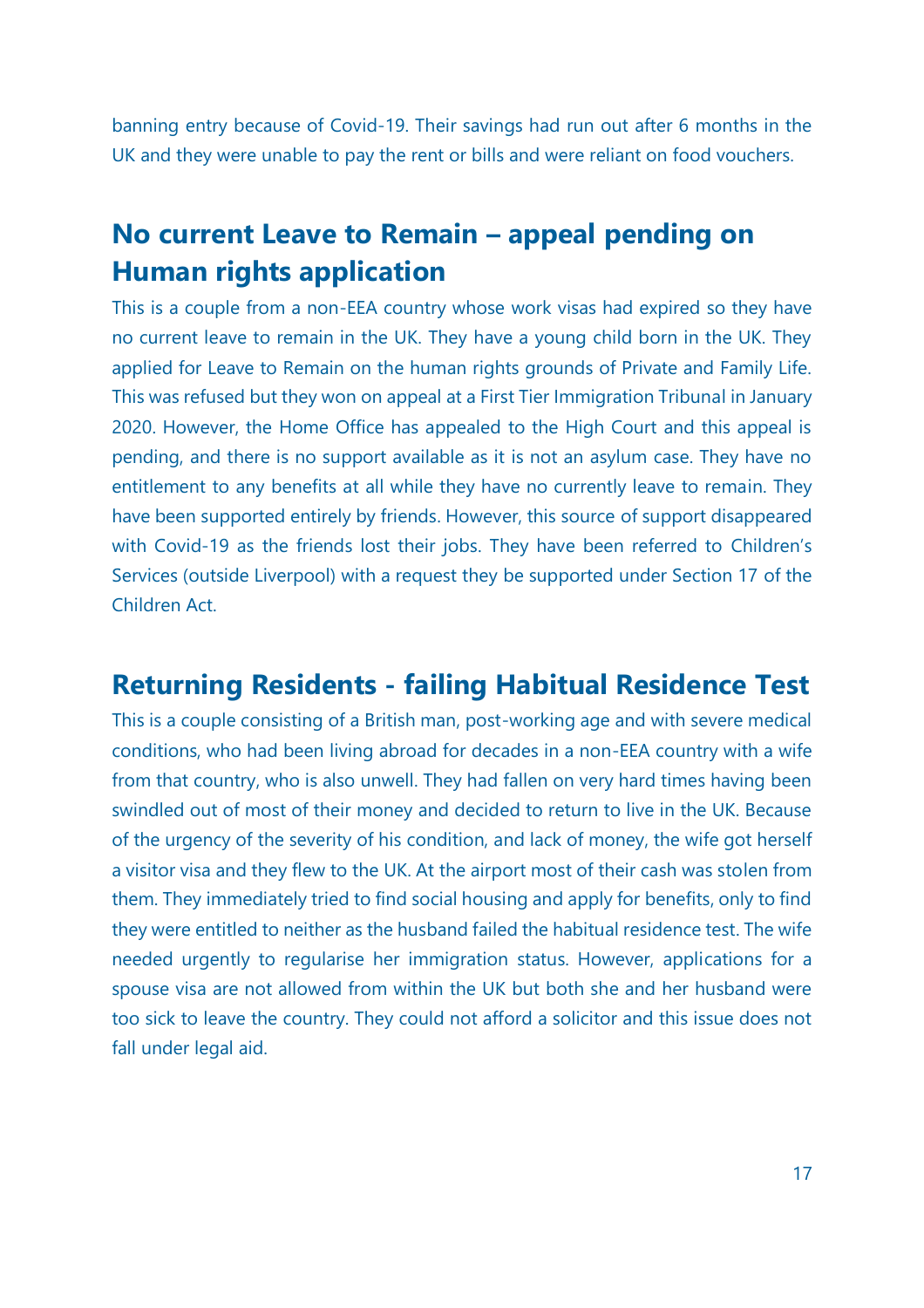# <span id="page-18-0"></span>**EEA national – failing to register as unemployed after redundancy**

This client had worked continuously from 2016 to mid-2019 when he was made redundant. If he had then immediately claimed Universal Credit, he would have retained his worker status, thereby continuing to have R2R. Unfortunately, he delayed some months before claiming UC which meant there was a gap in his worker status and he is refused benefits as being a jobseeker is not a form of "qualified person" acceptable for Universal Credit. He is at risk of losing his home once the Coronavirus ban on evictions ends and attributes his current serious illness to the stress this has caused. We find that EEA migrants often hold back from claiming benefits on losing their jobs (contrary to populist myths) as they think they are doing the right thing by avoiding being a burden on the state. Unfortunately, the consequence is often that they are punished by losing their Right to Reside.

### <span id="page-18-1"></span>**EEA national – serious illness**

This client worked for several months in the UK before falling seriously ill and becoming unable to work. He managed to do some self-employed work for a time but does not have any records of this. He collapsed some months later and is now in and out of hospital but is failing to pass the R2R test as he did not claim benefits immediately on falling ill and now cannot prove that was the reason. He cannot prove he retains worker status from his period of self-employment.

# <span id="page-18-2"></span>**EEA national- Estrangement from Parents**

This client is a single mother from an Eastern EU country who has been in the UK since childhood. She has a young child. She came to us having been refused Universal Credit as she was deemed not have R2R, and had a Notice Seeking Possession as she was in rent arrears. She had not yet been granted Settled Status under the EUSS as she had no current passport from her country of origin and was struggling to get one from her embassy. Without this ID, the EUSS is a harder and longer process involving a paper application rather than the usual app and online method. Instead we tried to help her establish her PR, which requires proof of R2R for 5 continuous years. For some of those years she was a child, and so her R2R for that period depended on her parents'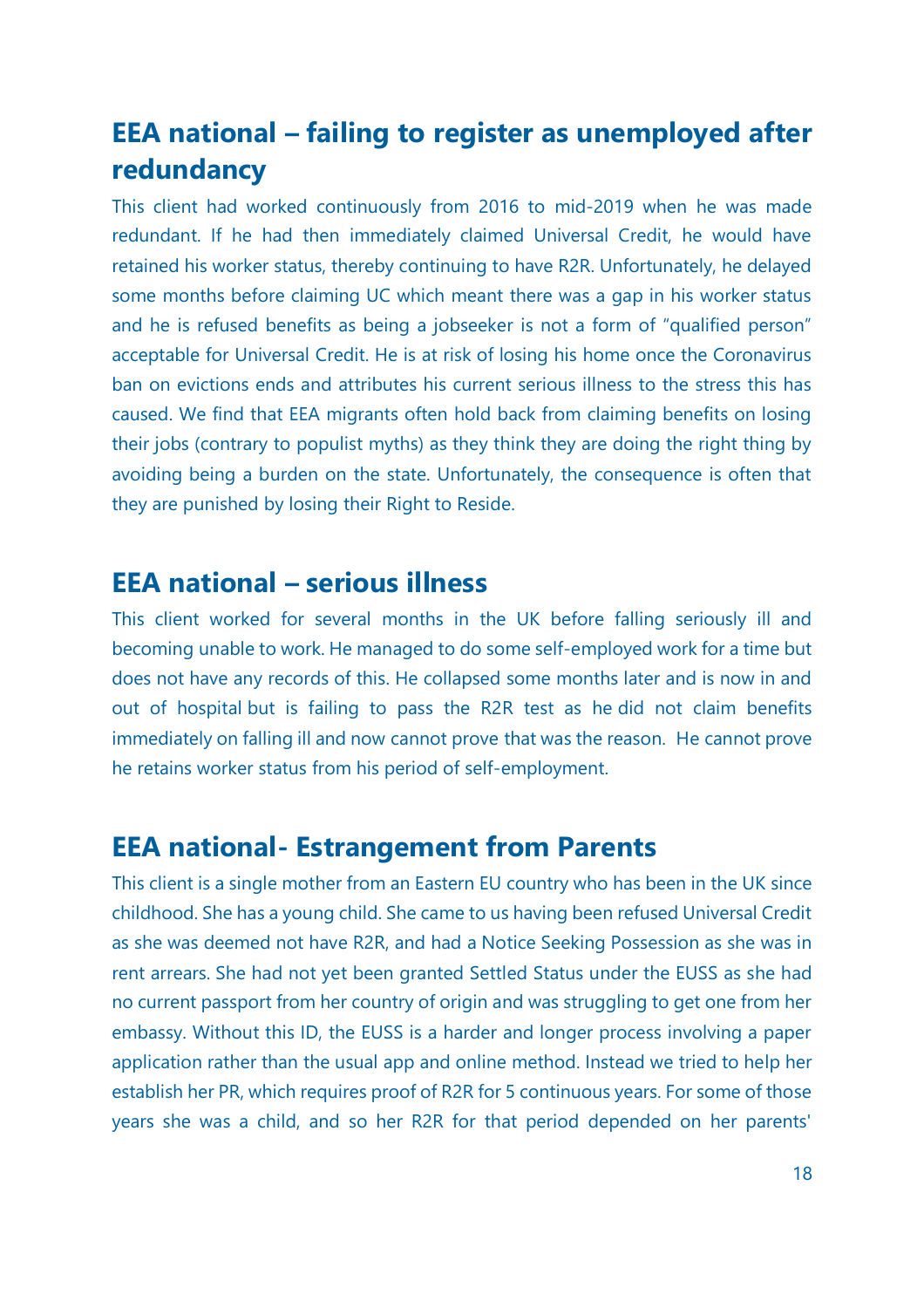activities in the UK at the time. Her parents both returned to the country of origin some years ago and she was out of touch. To make it even harder, for some of the critical years when her parents worked in the UK she needed proof of their registration with the Worker Registration Scheme, which applied to people from A8 countries of the EU until 2011. Without that, their work could not be counted. Until she could prove this, she had no Universal Credit and therefore no ability to support herself and the child or pay the rent.

### <span id="page-19-0"></span>**EEA national – pregnancy and childcare**

This client had been in the UK for 6 years and was working until she fell ill with pregnancy complications. Her partner was threatening to her and financial support from him stopped. She was unable to go back to work as she had no alternative childcare. Unfortunately, she did not apply for Universal Credit at this point, again thinking she was doing the right thing. She could have proved her R2R at that point, retaining her worker status under a rule relating to childbirth. By the time she tried to claim she had lost her worker status and was refused. She was near destitution, struggling to support herself and the child and with considerable debt. She was initially supported by a family member but this stopped when they lost their job. She did not want to try to get maintenance payments from the father as she wanted no contact due to his aggressive behaviour. She had lived in the UK over 5 years but did not have Permanent Residence as she had not continuously had worker or any other qualifying status during all that time. Fortunately, the EU Settlement Scheme came into being just at this time, which for the first time allowed EEA nationals who had lived in the UK for 5 years, regardless of their activities, to gain Settled Status. We managed to get proof of her residence throughout the 5 years, she got Settled Status and, with it, full rights to benefits. If she had not retained the evidence to prove this Settled Status, she would still be destitute.